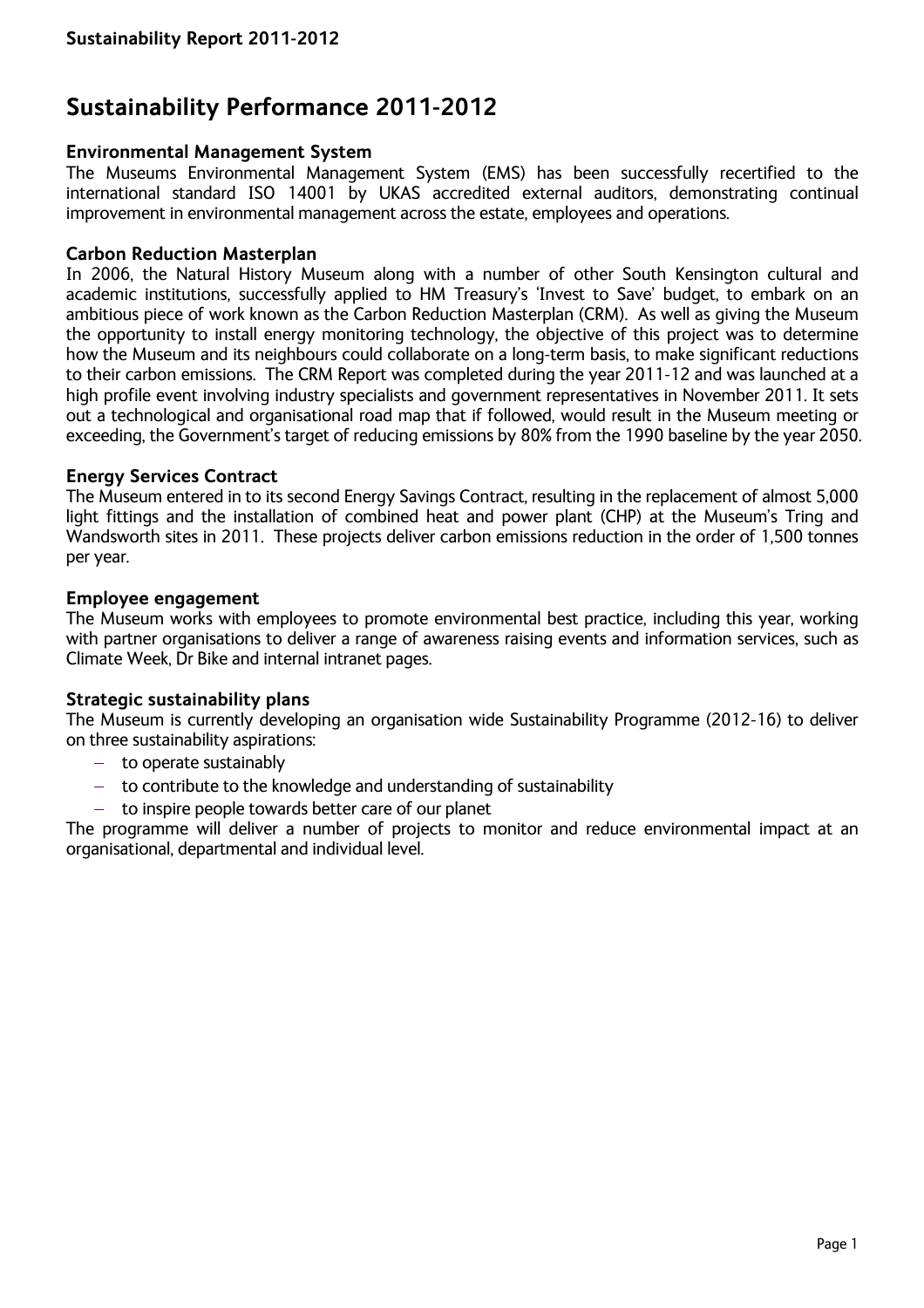# **Sustainability Report 2011-2012**

| <b>GREENHOUSE GAS EMISSIONS</b> |                                     | 2010   | 2011   | 2012   |
|---------------------------------|-------------------------------------|--------|--------|--------|
| Non-financial indicators        | Total                               | 15,225 | 15,914 | 14,495 |
| (tCO <sub>2</sub> )             | Electricity                         | 5,698  | 5,632  | 5,308  |
|                                 | Gas                                 | 9,528  | 10,282 | 9.187  |
| Energy consumption              | Total                               | 22,417 | 22,221 | 22,333 |
| (MWh)                           | CHP (Electricity generated on-site) | 12,001 | 11,926 | 12,783 |
|                                 | Electricity imported                | 10,416 | 10,296 | 9,704  |
|                                 | Gas                                 | 50,145 | 54,115 | 48,351 |
| <b>Financial indicators</b>     | Total                               | 1,869  | 1,869  | 1,869  |
| (fk)                            | Electricity                         | 1,487  | 1,173  | 1,168  |
|                                 | Gas                                 | 382    | 656    | 708    |
|                                 | Carbon trading                      |        | ۰      | 5      |



## **PERFORMANCE COMMENTARY**

The figures above represent Scope 1 & 2 emissions only.

2011 marked the completion of the Carbon Reduction Masterplan (CRM). This work was instigated by the Natural History Museum and involved collaboration with other major South Kensington organisations. The main object of the project was to create a road map that can be used to achieve significant emissions reductions, ultimately, meeting the national target of an 80% reduction from the 1990 baseline by 2050 (with intermediate targets along the way).

## **DIRECT IMPACTS COMMENTARY**

In terms of physical emissions reductions to date, the Museum installed a high efficiency combined heat and power (CHP) engine, along with absorption cooling in 2006. This plant was installed under an Energy Performance Contract (EPC) that delivers guaranteed financial savings in the order of £579k per year as well as a minimum emissions reduction of 1,500 tonnes of CO2 per year. In 2011, a new EPC was awarded that has seen almost 5,000 old, inefficient luminaires in South Kensington be replaced with modern efficient fittings, as well as the installation of two small CHP units at Tring and Wandsworth. Total carbon emissions reductions that will be realised as a result are in the order of 1,700 tonnes per year.

## **OVERVIEW OF INDIRECT IMPACTS**

Meeting the demanding targets that have been set as a result of the CRM will rely heavily on Central Government meeting its own objectives in terms of renewable energy generation, energy efficiency and decarbonisation of the National Grid.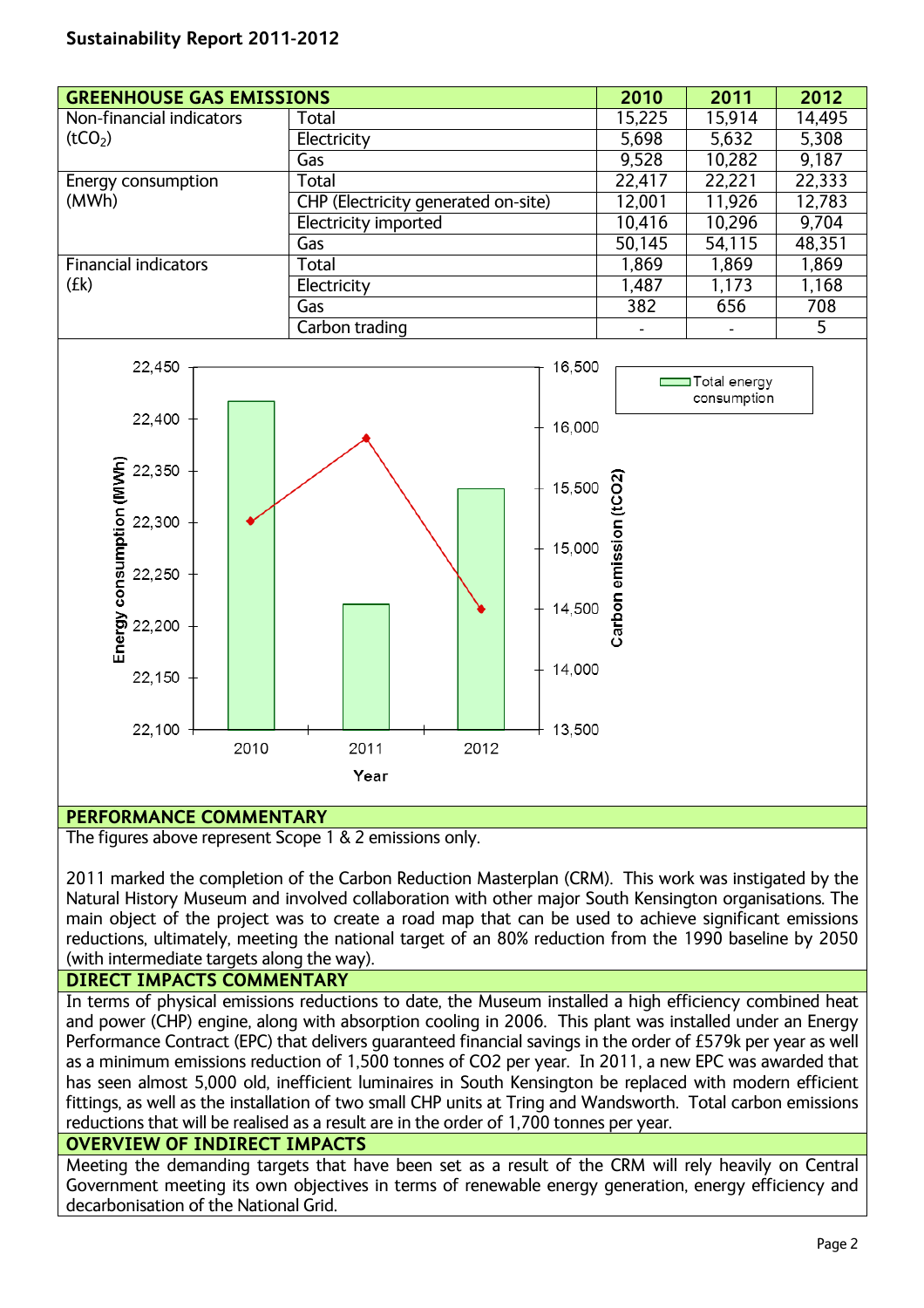| <b>WASTE MANAGEMENT AND MINIMISATION</b> | 2012                |                   |        |
|------------------------------------------|---------------------|-------------------|--------|
| Non-financial indicators                 | Total waste         |                   | 497    |
| (tonnes)                                 | Hazardous waste     |                   |        |
|                                          | Non-                | Landfill          | 0      |
|                                          | hazardous           | Recycled/Reused   | 271    |
|                                          |                     | Energy from Waste | 219    |
| <b>Financial indicators</b>              | Total disposal cost |                   | 43,378 |
| (f)                                      | Hazardous waste     |                   | 10.881 |
|                                          | Non-                | Landfill          | O      |
|                                          | hazardous           | Recycled/Reused   | 16,025 |
|                                          |                     | Energy from waste | 16,473 |
|                                          |                     |                   |        |



## **PERFORMANCE COMMENTARY**

While the current waste stream maximises efficiency through collaboration with the Science Museum, recycling and generating energy from waste where possible, no specific reduction targets have been set. The aim to have this in place in the next cleaning and waste management contract commencing in 2013.

## **DIRECT IMPACTS COMMENTARY**

The Museum's direct waste impacts include waste generated by on-site catering facilities, development of exhibitions and office based activities. The Museum provides recycling facilities for a large number of office materials, as well as working with suppliers on take back schemes for specialist equipment and packaging. Also, to a limited extent, equipment reuse is encouraged by utilising Museum networks to donate redundant equipment to other organisations. Existing waste management facilities are being reviewed in conjunction with the Science Museum and waste management contractors to implement a range of improvement measures designed to increase recycling rates.

## **OVERVIEW OF INDIRECT IMPACTS**

Indirect waste impacts include waste generated by visitors, contractors and suppliers. Both internal and external visitor waste facilities are being reviewed to incorporate recycling facilities in public areas. The Museum works with contractors and suppliers to encourage waste minimisation and effective waste management.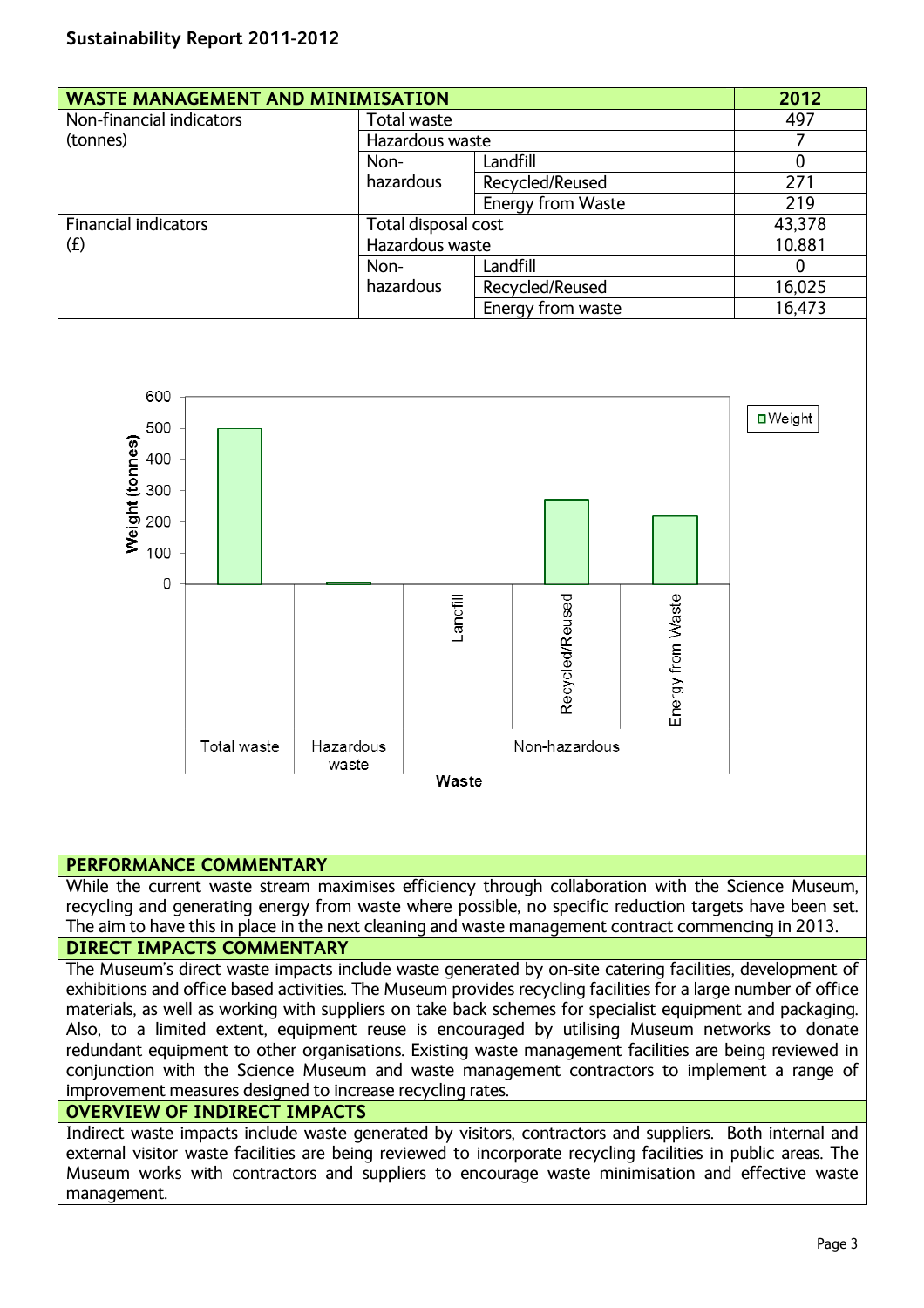## **Sustainability Report 2011-2012**

| <b>FINITE RESOURCES - WATER</b> |                            | 2010                                     | 2011                            | 2012    |
|---------------------------------|----------------------------|------------------------------------------|---------------------------------|---------|
| Non-financial indicators        | Total water consumption    | 107,601                                  | 118,024                         | 85,991  |
| (m3)                            | Mains water                | 72,207                                   | 69,092                          | 75,705  |
|                                 | Borehole abstraction       | 35,394                                   | 48,932                          | 10,286  |
| <b>Financial indicators</b>     | Total                      | 135,649                                  | 143,968                         | 182,605 |
| (f)                             | Mains water and wastewater | 135,229                                  | 143,548                         | 182,185 |
|                                 | Abstraction licence        | 420                                      | 420                             | 420     |
| 140,000<br>120,000<br>100,000   |                            | 200,000<br>180,000<br>160,000<br>140,000 | — Volume<br>—◆— Financial costs |         |



## **PERFORMANCE COMMENTARY**

Mains water use has been higher than expected in 2011/12 due to breakdown of the borehole pump preventing extraction between May and December 2011. Following repairs, borehole abstraction was maximised within the abstraction licence limits to minimise mains water consumption at the South Kensington site. No specific reduction targets have been set.

#### **DIRECT IMPACTS COMMENTARY**

Abstraction of water from the on-site borehole significantly reduces mains water consumption and costs. This non-potable water supply is used for 'grey water' services across the South Kensington site.

A small number of water saving devices has been installed in back of house areas such as 'low flow' restrictors on taps as well as toilet cisterns. As and when the effectiveness of these devices has been evaluated there will be further roll out. .

The Museum has worked with Thames Water to deliver water efficiency awareness sessions that were open to all staff.

#### **OVERVIEW OF INDIRECT IMPACTS**

The indirect impacts on water consumption include the influence of visitor water use.

In addition, a feasibility study is being undertaken to install a green roof on approximately 1,050  $m^2$  of roof area. While not inherently minimising water consumption, the study will consider potential for the installation of rainwater harvesting and successful implementation will reduce surface runoff.